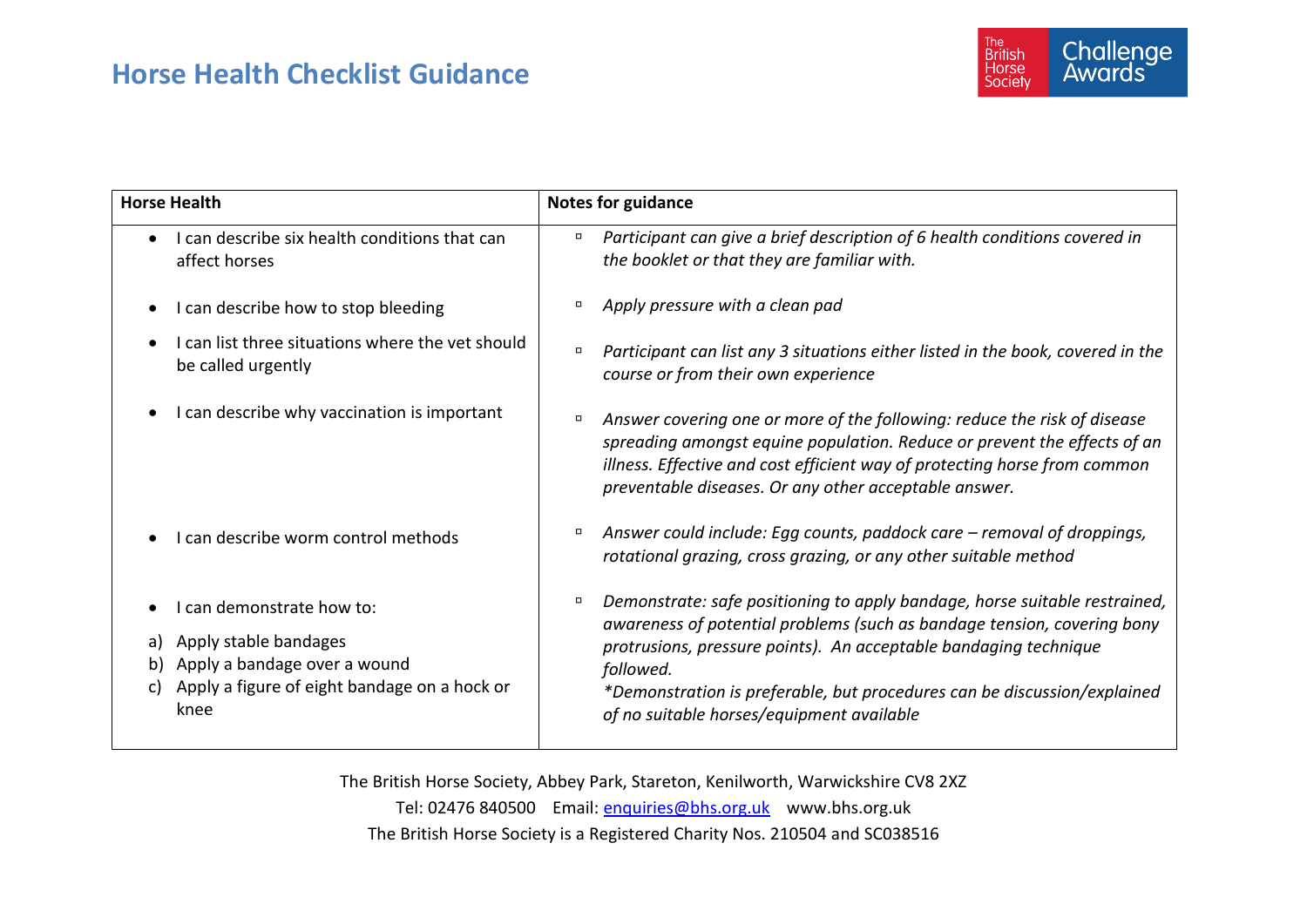## **Horse Health Checklist Guidance**



| I can list five items in a first aid kit and  |                                                                                                                                                                 |
|-----------------------------------------------|-----------------------------------------------------------------------------------------------------------------------------------------------------------------|
| describe their use                            |                                                                                                                                                                 |
| I can explain why new horses to a yard should | Any five items found in an equine first aid kit                                                                                                                 |
| be quarantined                                |                                                                                                                                                                 |
|                                               | Answer to include one or more reason covering: to monitor health, allow<br>$\Box$<br>gradual introduction to main herd, reduce risk of spreading disease around |
| I can explain why you would use a poultice    | yard. Or any other acceptable explanation                                                                                                                       |
|                                               | Poultice: draw out infection or pus, treat an abscess, treat a puncture<br>п                                                                                    |
| I can describe how to prepare a wet poultice  | wound or any other acceptable answer                                                                                                                            |
| and how to apply it                           |                                                                                                                                                                 |
|                                               | Method to cover one in booklet or other acceptable method. Cooled boiled                                                                                        |
|                                               | water, pad kept clean, drain excess water,                                                                                                                      |
| I can give reason for and demonstrate how to: |                                                                                                                                                                 |
| Tub<br>a l                                    | A) Tub: suitable method demonstrated. Horse restrained safely, suitable                                                                                         |
| Cold hose<br>b)                               | bucket/tub used, awareness of safety shown. (Epsom salts do not have to                                                                                         |
|                                               | be added for demonstration).                                                                                                                                    |
|                                               | B) Cold hose: Suitable method demonstrated. Horse restrained safely,                                                                                            |
|                                               | suitable pressure used, awareness of safety shown.                                                                                                              |
|                                               | *Demonstration is preferable, but procedures can be discussion/explained                                                                                        |
|                                               | of no suitable horses/equipment available                                                                                                                       |
| I can give reasons why a horse might be on    |                                                                                                                                                                 |
| box rest                                      | Box rest: illness, injury, restrict movement, monitor health, prevent<br>$\Box$                                                                                 |
|                                               | illness/disease from spreading. Or any other acceptable answer covered in                                                                                       |
|                                               | session                                                                                                                                                         |
| I can describe how to care for a horse on box |                                                                                                                                                                 |
| rest                                          |                                                                                                                                                                 |

The British Horse Society, Abbey Park, Stareton, Kenilworth, Warwickshire CV8 2XZ Tel: 02476 840500 Email: [enquiries@bhs.org.uk](mailto:enquiries@bhs.org.uk) www.bhs.org.uk The British Horse Society is a Registered Charity Nos. 210504 and SC038516